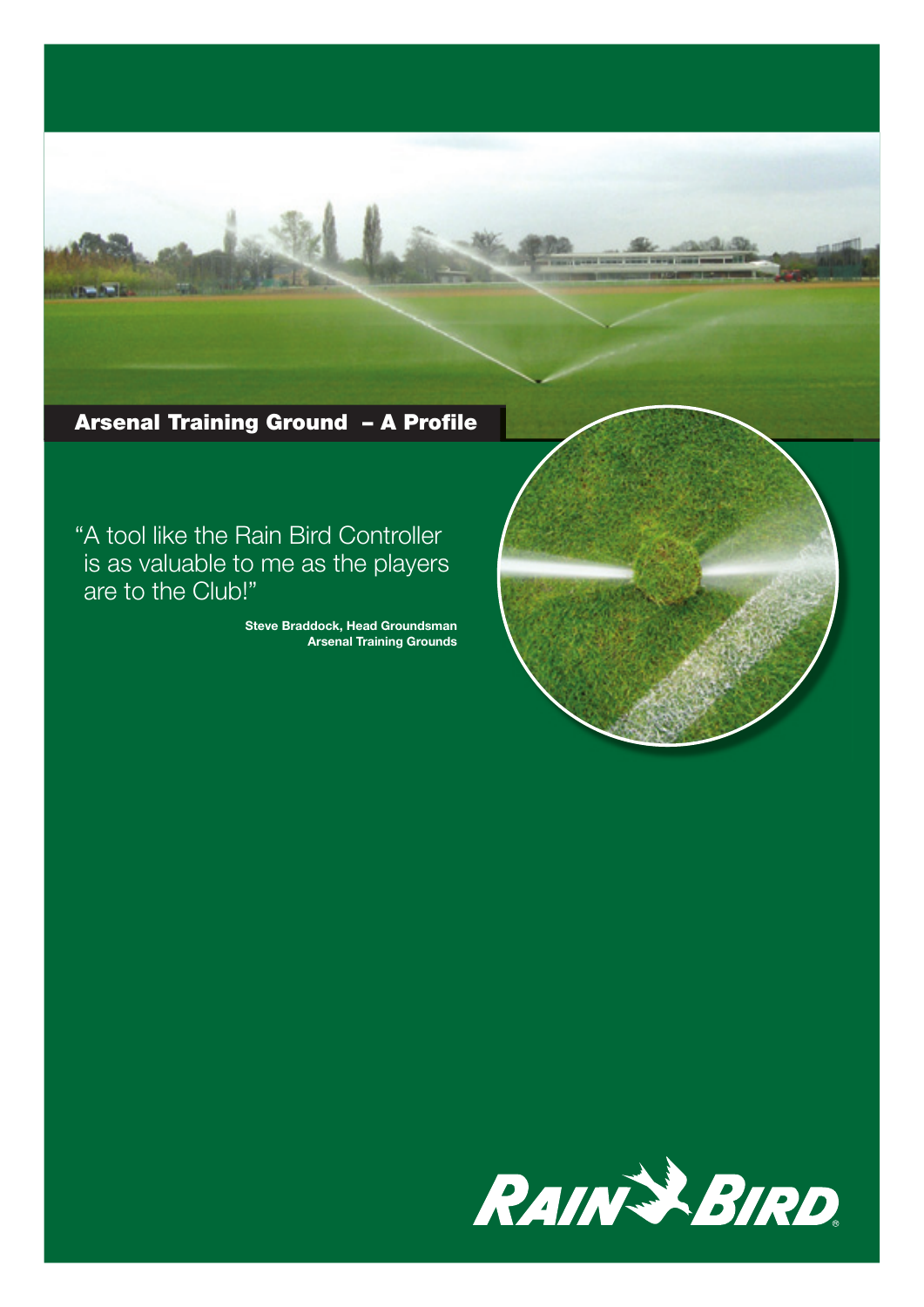## **Using new technology to achieve the ideal irrigation**



Arsenal's training grounds comprise ten full scale football pitches, each of which has to provide the ideal balance of grass cover and softness so that some of the highest value players in the world can practice hard without risk of injury.

Steve Braddock (inset, above) is the Head Groundsman who, with his team of 11 other ground staff, has the ultimate responsibility of delivering and keeping those pitches in top condition. The typical overnight watering requirement during the main playing season is 5mm, and the pitch surface should feel firm to walk on but soft to the touch or foot. Each pitch is used extensively for two weeks, then rested and nurtured for a month. The First team

### **Rain Bird's Controller - achieving a difficult balance**

The watering requirement for the fourteen hectare playing area is upwards of a million litres every night in summer, but the mains water supply is limited. The training ground has a holding tank, but this is of insufficient capacity to meet the normal requirements of the system, so Steve has a particularly complex balancing act to achieve. That's where the Rain Bird technology really plays its part.

Controlling the amount of water that each of the 200 sprinkler heads delivers, the length of time each is operating, and which ones are working together in what sort of pattern, can only be done by using Rain Bird's Site Control software. Steve also has the Freedom radio remote control system, which gets used extensively to relay irrigation commands from the sharp end of the irrigation system to the office-based PC control system.



**Steve Braddock, Arsenal's Head Groundsman**

has three pitches dedicated to their sole use; the Reserves and Youths teams have the other six pitches, again, using each one for two weeks and then a month to recover to peak condition. The other pitch is used extensively for Academy and Reserves matches, as well as 'behind closed doors' matches.

When you add in the fact that each pitch is completely renovated by removing all the existing foliage every year between March and July, so that every pitch's top surface is effectively renewed – and with the first ready to be used by July - you start to realise that Steve's responsibilities and challenges go a long way beyond those of most groundsmen.

Each pitch has a similar sprinkler layout comprised of Rain Bird impact and valve-in-head rotors. Each of the vavle-in-head rotors are installed with artificial covers to which Steve has added extra sand, soil and seed to ensure as complete a grass cover as possible, so that players are training on 100% natural grass. The 200 sprinklers are laid out along the following lines:

- six in the playing surfaces
- three down each touch line (ie. six in total)
- four at the corners
- and two along the goal lines,

so there are all sorts of different permutations and irrigation programmes that Steve has been able to develop and set up, using his Rain Bird Control system. He's written 53 so far, including a special one for the time when the England squad come to train at Arsenal's ground.

### **Lots of different variables to take into account**

The variables are largely to do with the condition of the pitch, the time of year, the temperature and weather, and although nowhere near sufficient for the amount that Steve needs, the available rainfall. Steve needs to control the amount, so that when required, a pitch that's growing in can get a light spray, whereas one in full growth can get a much heavier watering, especially in the summer.

Wind is another factor that has to be allowed for; the training ground is relatively open and unprotected by a stadium, so even a 10mph wind can make a huge difference to the area that actually gets watered, compared to the area on the windward side of a sprinkler head that gets far less. The average wind speed across the site is 20 mph.

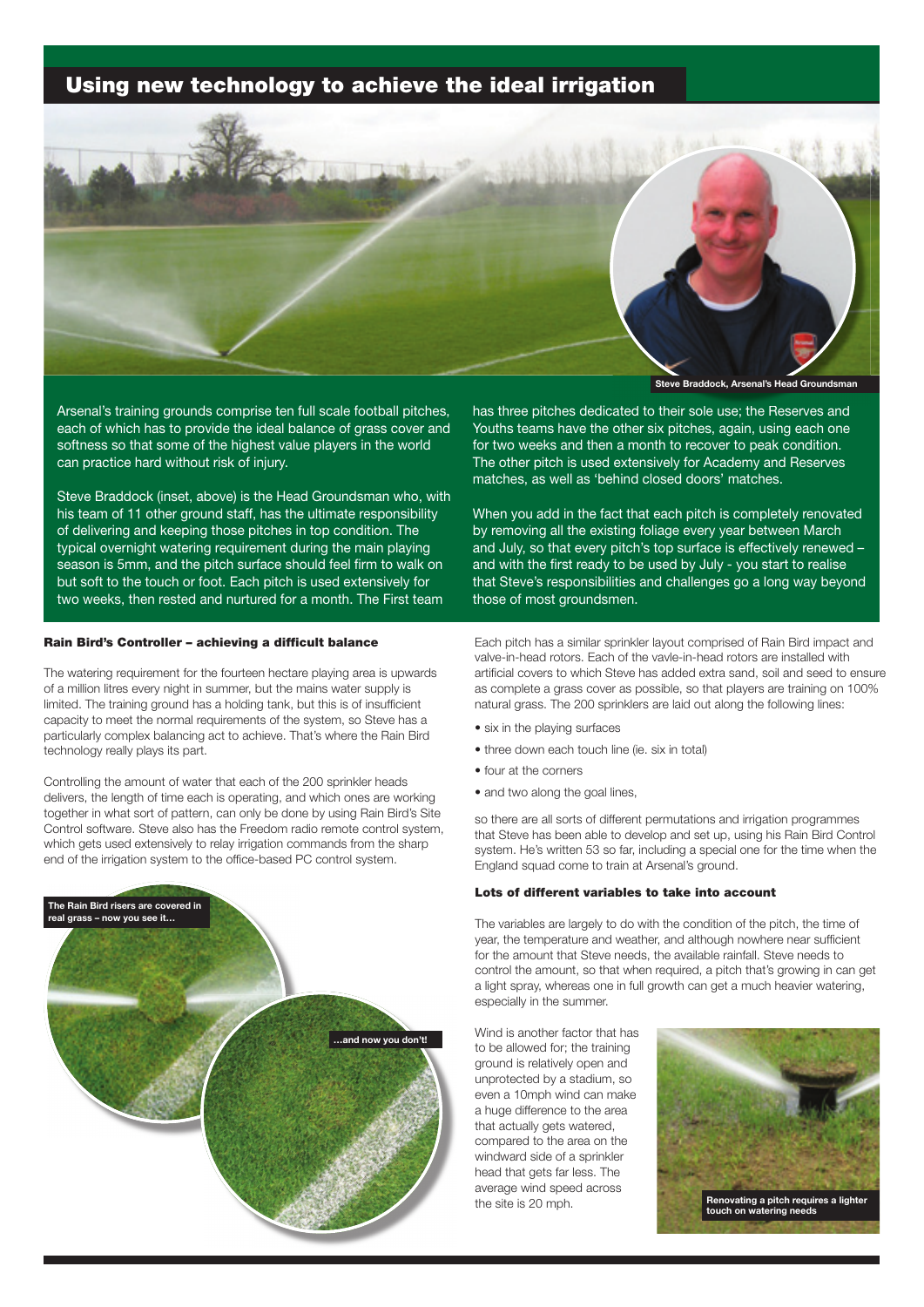## **The Rain Bird system in detail**

Let's look in more detail at the operation of the system. Steve's guided almost completely by the ground condition, rather than what the grass needs. The ideal condition is the stadium pitch condition; the players and their coaches are his 'customers', and each coach will be quick to tell Steve if the ground is too hard or simply not moist enough. He also has a Rain Gauge that's set to shut off irrigation if more than 3mm of rainfall should fall when the system is running.

## **Using the Controller**

What sort of difference has the Rain Bird Controller made to Steve? "I used to be a pen and paper man, and don't regard myself as a natural when it comes to computers! But while the potential complexity of the system blew me away to begin with, I could see the advantages and started to settle down, growing in familiarity with each day that I was using the Controller."

#### **Irrigation programmes**

So what are the irrigation programmes for an Arsenal training pitch? The following are standard set ups:

- Centre sprinkler only one programme
- Corner sprinklers only one programme
- Touch line sprinklers only one programme
- Goal line sprinklers only one programme
- Renovation watering, with variable programmes for different sprinklers set to operate at different times, eg. 18 minutes at 50% or 9 minutes at 25%
- Pre-season watering for the period before the start of the football season
- Fertiliser watering, ie. very light amounts to help the fertiliser to soak down into the roots.
- And any combination of the above!



decoders controlling the sprinklers. Each Rain Bird valve-in-head sprinkler The PC is linked through a decoder interface by a cable path to the can be controlled individually. These sprinklers are used for the First Team pitches, running throughout the centre of each pitch with the turf covers making them virtually invisible when not in use.

On the office PC screen, the main screen for everyday usage shows a grid with each pitch and sprinklers, to show the precise water usage settings. A series of columns arranged across the grid show:

- if a programme's on or off
- up to 5 different priorities, should different programmes be running for different pitches; so eq. the First Team's pitch may get priority for the first watering of the day, because they're arriving at 10am
- weather station inputs
- percentage adjustments, so that Steve can set sprinklers to run from 0 to 300% operating capacity
- which day of the week something is set to run
- and multi start times



There is also a dry run feature that will help Steve to see immediately what the impact will be on the water usage, enabling him to make new adjustments if necessary to start and stop times. Bearing in mind that his main water tank holds only 126,000 litres, this is an essential tool for Steve.

#### **Controlling the system to match the available water capacity**

Supplying the entire watering system are three separate pump stations:

- one operating at a maximum capacity of 11 cubic metres per hour
- another at 18 cubic metres per hour
- and another running at 9.

Steve uses the Controller to achieve the ideal balance between usage and available capacity in the main water tank, so that eg. he can run a programme that has up to four start times a night with four sprinklers running simultaneously. The staggered start times mean he can be sure that the main water tank has enough time to replenish the level of water needed for the next burst.

Typically, a programme will have a run time averaging 1.5 hours to put the required amount of water on each pitch. One of the newer features that Steve particularly appreciates is the system's ability to remember when it was interrupted, eg. by a local electrical power failure. Once the interruption's resolved, the Rain Bird Controller will carry on and deliver the required amount, rather than re-start and over-soak a playing area.

## **Summary – using the best equipment to deliver the best condition for the best players**

Arsenal's training pitches are always, as you might expect, in superb condition for the moment their superstar customers come on to practice. But as we have seen, achieving that condition is far from easy or straightforward. The power of the Rain Bird Controller to help as competent and professionally experienced a groundsman as Steve Braddock is clear, and he maximises its ability to deliver what he needs.

"It's a great tool, for two reasons. One, it takes care of complex watering requirements at the click of a mouse, and I know it will give me what a pitch needs, whether it proceeds to rain or whatever. Two, I can change things at a moment's notice, depending on the nature of the playing surface, or more likely, if a coach or player feels it's not quite right! And with that and ten pitches that we're renovating annually, let alone the challenge of working with limited water supplies, a tool like the Rain Bird Controller is as valuable to me as the players are to the Club!"